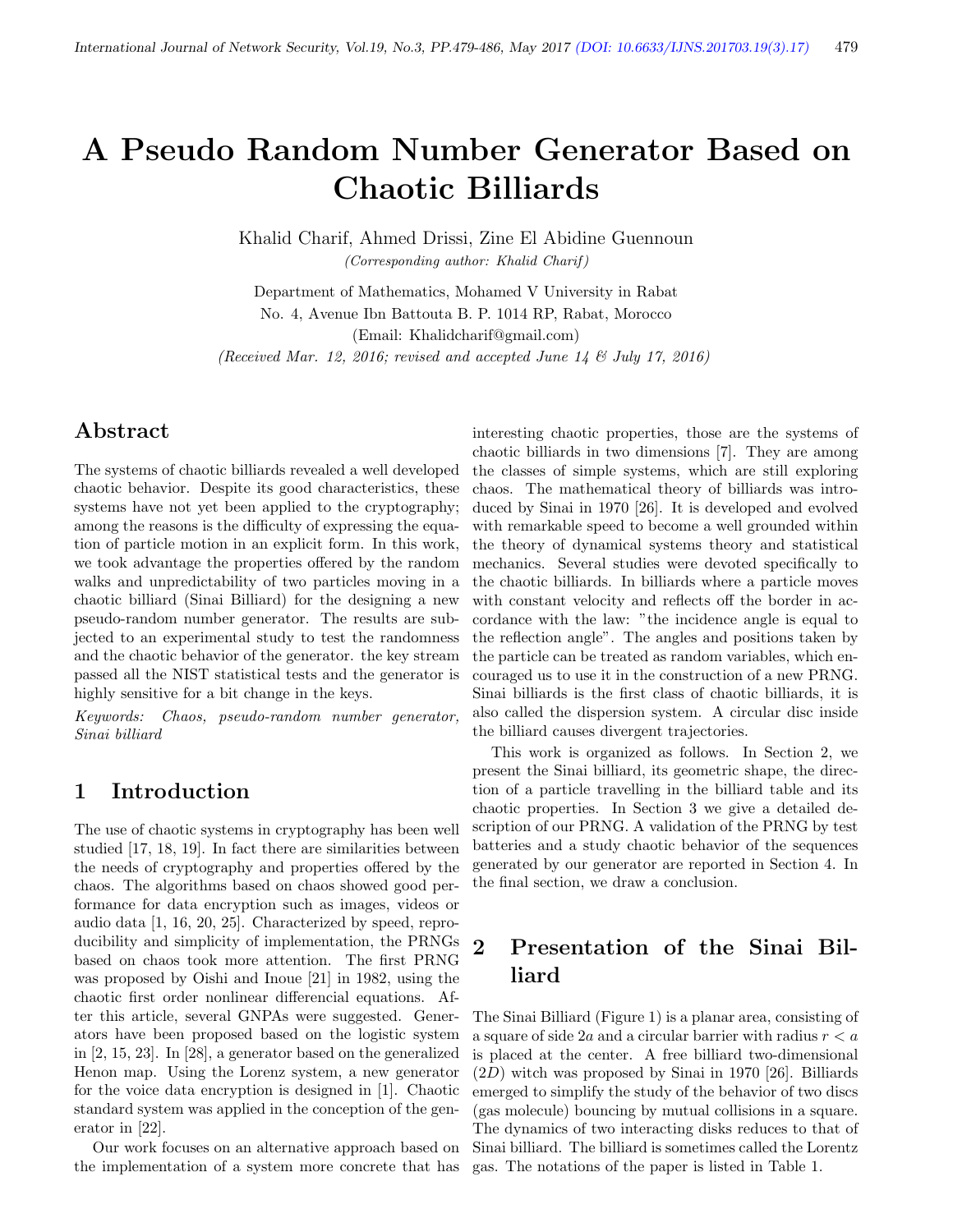| <i>PRNG</i>    | Pseudo-random number generator           |  |
|----------------|------------------------------------------|--|
| S              | the random sequence $S = S_1 S_2 \dots$  |  |
| $P_{w}$        | Password                                 |  |
| L              | Password lenght                          |  |
|                | The integer part                         |  |
| $\overline{p}$ | Invert bits of $p$                       |  |
| $A^i$          | The collision point at the $i^{th}$ step |  |
| $D(O, D_n)$    | The distance from O to $D_n$             |  |
| $\Delta_n$     | Discriminant                             |  |
|                | Transition function                      |  |
|                | Bitwise exclusive OR operator            |  |
| H L            | Hamming distance                         |  |
|                | Concatenation operation                  |  |

Table 1: Notations



Figure 1: Sinai billard

#### 2.1 The Billiard Geometric and Particle Direction Description

In an orthonormal  $(O, \vec{\iota}, \vec{\jmath})$ , we are interested in the billiard whose border  $\Gamma = \bigcup_{i=1}^{5} \Gamma_i$  (Figure 1), is constituted by a square with side 2a and a circular hole of center O and raduis  $r < \frac{3}{2}$  $\frac{3}{2}a$ . A closed domain limited by portions in Euclidean space in two dimensions  $\mathbb{R}^2$ . The set  $s = \bigcup_{i \neq j}^4 \Gamma_i \cap \Gamma_j$  is the singular part of the border, it is composed of 4 points and  $\Gamma \backslash s$  is the set of regular points of the border. In any regular point there is an internal normal vector  $N$ . A point particle travels the billiard at a constant velocity v. When it reaches the border, undergoes elastic collision with specular reflection according to the law of reflection, the angle of incidence is equal to the angle of reflection with respect to  $\overrightarrow{N}$  the normal vector at the border collision point. Between two collisions, the particle follows a straight path.

Initially, the particle oriented at an angle  $\theta_0 = (\vec{i}, \vec{v_0})$ where  $\vec{i}$  is the unit vector of x-axis. We have:

$$
\overrightarrow{v_0} = \cos(\theta_0)\overrightarrow{\imath} + \sin(\theta_0)\overrightarrow{\jmath}.
$$

After collision, we have Equation (1):

$$
(\overrightarrow{i}, \overrightarrow{v_{new}}) = (\overrightarrow{i}, \overrightarrow{v_{old}}) + (\overrightarrow{v_{old}}, \overrightarrow{N}) + (\overrightarrow{N}, \overrightarrow{v_{new}}) \mod 2\pi.
$$
 (1)

After collision rule, we have:

$$
(\overrightarrow{\overrightarrow{N},\overrightarrow{v_{new}}})=(\overrightarrow{-\overrightarrow{v_{old}},\overrightarrow{\overrightarrow{N}}}).
$$

We have also:

$$
(\overrightarrow{-v_{old}}, \overrightarrow{N}) = (\overrightarrow{-v_{old}}, \overrightarrow{v_{old}}, \overrightarrow{v_{old}}) + (\overrightarrow{v_{old}}, \overrightarrow{N}) \mod 2\pi
$$

$$
= \pi + (\overrightarrow{v_{old}}, \overrightarrow{N}) \mod 2\pi.
$$

Therefore Equation (1) becomes:

$$
(\overrightarrow{i, v_{new}}) = (\overrightarrow{i, v_{old}}) + 2(\overrightarrow{v_{old}}, \overrightarrow{N}) + \pi \mod 2\pi.
$$
 (2)

At the  $(n + 1)^{th}$  collision, where  $n \geq 0$ , we put  $\theta_n =$  $(\overrightarrow{i}, \overrightarrow{v_{old}})$  and we obtain  $\theta_{n+1} = (\overrightarrow{i}, \overrightarrow{v_{new}})$  and therefore Equation (2) becomes:

$$
\theta_{n+1} = \theta_n + 2(\overrightarrow{v_n}, \overrightarrow{N_{n+1}}) + \pi \mod 2\pi
$$
 (3)

such as:

$$
\overrightarrow{v_n} = \cos(\theta_n)\overrightarrow{\imath} + \sin(\theta_n)\overrightarrow{\jmath}
$$

where  $\overrightarrow{N_{n+1}}$  the unit normal vector at the border to the  $(n+1)^{th}$  collision. We have after the geometric shape of the billiard:

$$
\overrightarrow{N_{n+1}} = \begin{cases}\n-\frac{x_{n+1}}{|x_{n+1}|} & \text{if } |x_{n+1}| = a \\
-\frac{y_{n+1}}{|y_{n+1}|} & \text{if } |y_{n+1}| = a \\
\frac{x_{n+1}i + y_{n+1}j}{\sqrt{x_{n+1}^2 + y_{n+1}^2}} & \text{otherwise}\n\end{cases}
$$

We consider  $A_{n+1}(x_{n+1}, y_{n+1})$  the point of  $(n+1)$ <sup>th</sup> collision, therefore  $A_{n+1}$  belongs to the intersection of the particles trajectory with billiard border Γ.

We define f, the transition function from  $(A_n, \theta_n)$  to  $(A_{n+1}, \theta_{n+1})$  such as:

$$
(x_{n+1}, y_{n+1}, \theta_{n+1}) = f(x_n, y_n, \theta_n).
$$

#### 2.2 The Transition Function f Description

We give the algorithm description of the transition function f between two collisions  $A_n$  and  $A_{n+1}$ :

$$
f: [-a; a]^2 \times [0; 2\pi [\to [-a; a]^2 \times [0; 2\pi]
$$

$$
(x_n, y_n, \theta_n) \mapsto (x_{n+1}, y_{n+1}, \theta_{n+1}).
$$

The equation of motion particle between two collisions is:

$$
(D_n): \sin(\theta_n)x - \cos(\theta_n)y - \sin(\theta_n)x_n + \cos(\theta_n)y_n = 0. \quad (4)
$$
\n**a) For**  $\theta_n \notin \left\{0, \frac{\pi}{2}, \pi, \frac{3\pi}{2}\right\}.$ 

\nFrom Equation (4), we have  $y = \tan(\theta_n)(x - x_n) + y_n$ ,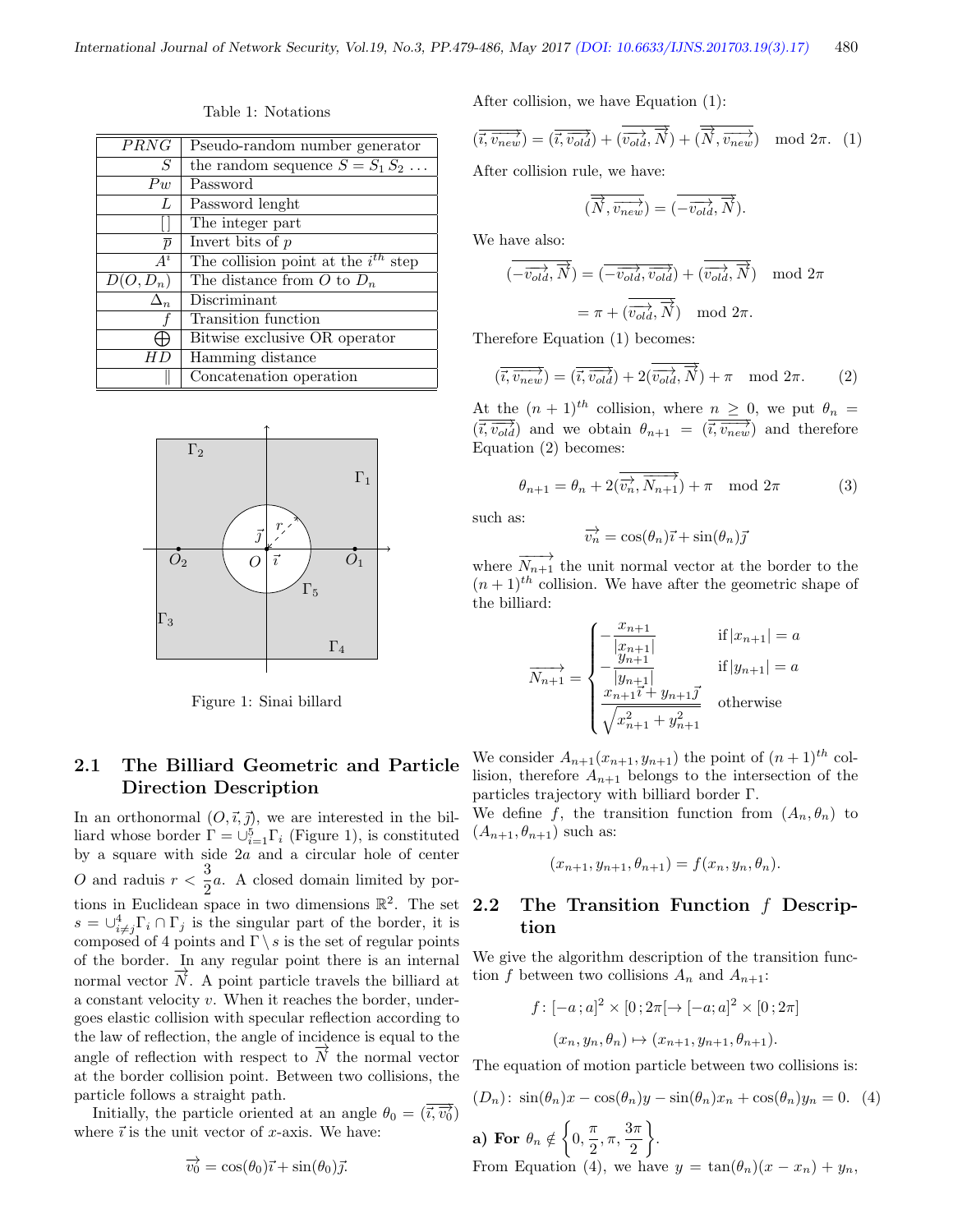$\mathbf{b}$ )

we put  $g_n(x) = \tan(\theta_n)(x - x_n) + y_n$  and we have  $x =$ we put  $g_n(x) = \tan(\theta_n)(x - x_n) + y_n$  and we have  $x = \cot(\theta_n)(y - y_n) + x_n$ , we put  $h_n(y) = \cot(\theta_n)(y - y_n) + x_n$ .  $\left[\frac{\pi}{2},\pi\right]\cup\left[\pi,\frac{3\pi}{2}\right]$ 2 , we have:

The distance from O to  $D_n$  is:

1) In case where 
$$
A_{n+1} \in (D_n) \cap \Gamma_5
$$
.  
\n $A_{n+1} \in (D_n) \cap \Gamma_5$  then  $d(O, D_n) \leq r$  and  $A_n \notin \Gamma_5$ ,  
\ntherefore:

 $d(O, D_n) = |-x_n \sin(\theta_n) + y_n \cos(\theta_n)|$ .

$$
\begin{cases} (x_{n+1})^2 + (y_{n+1})^2 = r^2 & (2 \leq r \leq 1) \\ \sin(\theta_n)x_{n+1} - \cos(\theta_n)y_{n+1} - \sin(\theta_n)x_n + \cos(\theta_n)y_n = 0 & (1) \text{ In case where } \theta_n \in \left\{ \frac{\pi}{2}, \frac{\pi}{2} \right\} \end{cases}
$$

$$
\begin{cases}\n(x_{n+1})^2 + (y_{n+1})^2 = r^2 \\
y = \tan(\theta_n)(x - x_n) + y_n = g_n(x)\n\end{cases}
$$

 $\uparrow$ 

We find

$$
\begin{cases}\n(x_{n+1})^2 + (y_{n+1})^2 = r^2 \\
(5) \begin{cases}\n\frac{1}{\cos^2(\theta_n)} (x_{n+1})^2 + 2(y_n - \tan(\theta_n)x_n) \tan(\theta_n)x_{n+1} \\
+(y_n - \tan(\theta_n)^2 - r^2) = 0\n\end{cases}\n\end{cases}
$$

 $\Delta_n$  discriminant of (5) is defined as:

$$
\Delta_n = 4\left(\frac{r^2}{\cos^2(\theta_n)} - (y_n - \tan(\theta_n)^2)\right)
$$

Two possible solutions are:

$$
x_{n+1} = \cos^2(\theta_n) \bigg( - \big( y_n - \tan(\theta_n) \big) \tan(\theta_n) - \frac{\sqrt{\Delta_n}}{2} \bigg)
$$

or

$$
x_{n+1} = \cos^{2}(\theta_{n}) \bigg( - (y_{n} - \tan(\theta_{n})) \tan(\theta_{n}) + \frac{\sqrt{\Delta_{n}}}{2} \bigg)
$$

and  $y_{n+1} = g(x_{n+1})$ . For  $\theta_n \in \left[0, \frac{\pi}{2}\right]$ 2  $\bigcup \bigcup \frac{3\pi}{2}$  $\left\{\frac{3\pi}{2}, \pi\right\}$ , we have:

$$
x_{n+1} = \cos^2(\theta_n) \bigg( - (y_n - \tan(\theta_n)) \tan(\theta_n) - \frac{\sqrt{\Delta_n}}{2} \bigg)
$$

and for  $\theta_n \in \left[\frac{\pi}{2}\right]$  $\left[\frac{\pi}{2},\pi\right]\cup\left[\pi,\frac{3\pi}{2}\right]$ 2 we have:

$$
x_{n+1} = \cos^{2}(\theta_{n}) \bigg( - (y_{n} - \tan(\theta_{n})) \tan(\theta_{n}) + \frac{\sqrt{\Delta_{n}}}{2} \bigg)
$$

2) In case where  $A_{n+1} \in (D_n) \cap (\cup_{i=1}^4 \Gamma_i)$ .  $A_{n+1} \in (D_n) \cap (\cup_{i=1}^4 \Gamma_i)$  then  $d(O, D_n) > r$  or  $A_n \in \Gamma_5$ for  $\theta_n \in \left[0, \frac{\pi}{2}\right]$ 2  $\bigcup$   $\bigcup \frac{3\pi}{2}$  $\left\{\frac{3\pi}{2}, 2\pi\right\},\$  we have:

$$
(x_{n+1}, y_{n+1}) = \begin{cases} (a, g_n(a)) & \text{if } -a \le g_n(a) \le a \\ (h_n(a), a) & \text{if } g_n(a) > a \\ (h_n(-a), -a) & \text{otherwise} \end{cases}
$$

$$
(x_{n+1}, y_{n+1}) = \begin{cases} (-a, g_n(-a)) & \text{if } -a \le g_n(-a) \le a \\ (h_n(a), a) & \text{if } g_n(-a) > a \\ (h_n(-a), -a) & \text{otherwise} \end{cases}
$$
  
\n**) For**  $\theta_n \in \left\{ 0, \frac{\pi}{2}, \pi, \frac{3\pi}{2} \right\}.$   
\n**) In case where**  $\theta_n \in \left\{ \frac{\pi}{2}, \frac{3\pi}{2} \right\}.$   
\n
$$
(x_{n+1}, y_{n+1}) =
$$

$$
\begin{cases}\n(x_n, a) & \text{if } A_n \in \Gamma_5 \text{ and } y_n \ge 0 \\
(x_n, -a) & \text{if } A_n \in \Gamma_5 \text{ and } y_n < 0 \\
(x_n, \sqrt{r^2 - x_n^2}) & \text{if } A_n \notin \Gamma_5 \text{ and } -r < x_n < r \text{ and } y_n \ge 0 \\
(x_n, -\sqrt{r^2 - x_n^2}) & \text{if } A_n \notin \Gamma_5 \text{ and } -r < x_n < r \text{ and } y_n < 0 \\
(x_n, -y_n) & \text{otherwise}\n\end{cases}
$$

2) In case where  $\theta_n \in \{0, \pi\}.$ 

$$
(x_{n+1}, y_{n+1}) =
$$

$$
\begin{cases}\n(a, y_n) & \text{if } A_n \in \Gamma_5 \text{ and } x_n \ge 0 \\
(-a, y_n) & \text{if } A_n \in \Gamma_5 \text{ and } x_n < 0 \\
(\sqrt{r^2 - y_n^2}, y_n) & \text{if } A_n \notin \Gamma_5 \text{ and } -r < y_n < r \text{ and } x_n \ge 0 \\
(-\sqrt{r^2 - y_n^2}, y_n) & \text{if } A_n \notin \Gamma_5 \text{ and } -r < y_n < r \text{ and } x_n < 0 \\
(-x_n, y_n) & \text{otherwise}\n\end{cases}
$$

### 2.3 The Sinai Billiards Chaotic and Ergodic Properties

After the publication of the Article [26] in 1970, Sinai billiard has become popular, it has undergone many subsequent studies by many mathematicians and physicists authors [3, 4, 5, 6, 8, 9, 10, 11, 12, 13, 14, 26, 27]. The system shows a completely chaotic behavior [12, 26].

In general, the geometric shape of its boundaries determines dynamic billiards properties. It may consist of a convex curve, concave or linear. Sinai has shown in [26] that all billiards with the outwardly convex borders are always strongly chaotic. In [12], Per Dahlqvist has calculated an explicit expression of the Lyapunov exponent  $\lambda$  of Sinai billiard.  $\lambda$  measure quantitatively the chaos of dynamical systems, being positive means that there is a dependence on initial conditions (i.e the chaos existence).  $\lambda$  is positive for all values of the radius r of the disc.

Sinai has developed a method to prove that all dispersing billiard (Sinai billiard) is ergodic, mixing and it has a stronger property, the K-mixing. Moreover Gallavotti and Ornstein proved in [14] that the Sinai billiard is a Bernoulli system. The Bernoulli property is the strongest among the ergodic properties. It involves K-mixing, mixing and ergodicity.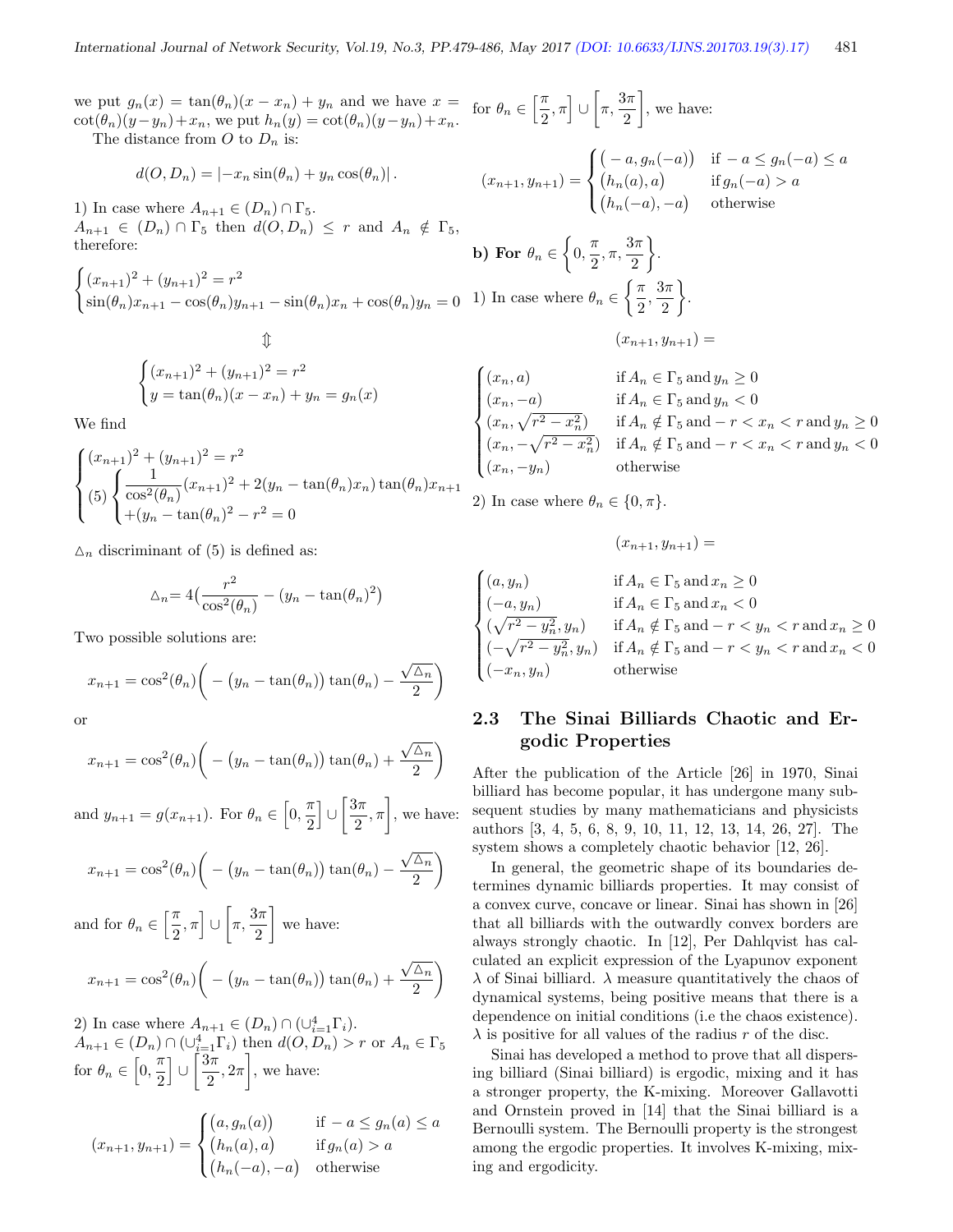# 3 Designing a PRNG Based on finally the Sinai Billiard

It is a deterministic pseudo-random numbers generator initialized by a password the  $P w$  with arbitrary sized, the output is a cryptographically secure binary sequence. we consider two point particles that move in the Sinai billiard with a constant velocity  $\|\vec{v_1}\| = \|\vec{v_2}\| = 1$ , without interaction between it. The departure point for the first particle (resp. second particle) is  $O_1$  (resp.  $O_2$ ) such as  $\overline{OO_1} = \frac{3a}{4} \overline{i}$  (resp.  $\overline{OO_2} = -\frac{3a}{4} \overline{i}$ ). Initially, it is oriented by  $\overrightarrow{v_{0,1}}$  (resp.  $\overrightarrow{v_{0,2}}$ ) such as  $\theta_{0,1} = (\overrightarrow{i}, \overrightarrow{v_{0,1}})$  (resp.  $\theta_{0,2} =$  $(\vec{i}, \vec{v_0, 2})$  where:

$$
0 \le \theta_{0,1}, \theta_{0,2} < 2\pi.
$$

The angles  $\theta_{0,1}$  and  $\theta_{0,2}$  are calculated from the Pw using a technique based on a pointer, it positions on the  $P\omega$  bits. The pointer moves from a position to other according to a linear congruential throughout the ASCII representation of  $P_{w}$ .

After initialization, we performed a predetermined number of collisions for the two particles, then start generating individuals necessary for the construction of the final sequence  $S = S_1 S_2 \dots S_i \dots$  with  $S_i = I_{i,1} \bigoplus I_{i,2}$ ,  $I_{i,1}$  and  $I_{i,2}$  are two individuals generated in the  $i^{th}$  step. At each step i two individuals  $I_{i,1}$  and  $I_{i,2}$  of 32 bits will be generated based on the coordinates of the collision point of two balls with the square border of the billiard.

#### 3.1 The Initial Values  $\theta_{0,1}$  and  $\theta_{0,2}$  Calculation

From a password  $Pw = (p_{L-1} \ldots p_2 p_1 p_0)_2$ , a binary string of any length L, we calculate the initialization angles  $\theta_{0,1}$ and  $\theta_{0,2}$ . For each angle, we need to extract 64 bits from  $P_{w}$ . We consider a pointer pt that takes values indicating the bit positions in the  $P_{w}$ . The positions suite is defined as following:

$$
\begin{cases} pt(0) & = 1 \\ pt(i+1) & = \left( \left( \left[ \frac{L}{2} \right] + 1 \right) \times pt(i) + 1 \right) \text{mod}(L) \text{for } i \ge 0 \end{cases}
$$

The pointer moves on the  $P_w$ , every time it positions on a new bit  $p_i$  and reads the information 0 or 1 necessary to calculate  $\theta_{0,1}$  and  $\theta_{0,2}$ . We find  $I_{0,1}$  and  $I_{0,2}$  (0  $\leq$  $I_{0,1}, I_{0,2} < 2^{64}$  as following:

$$
I_{0,1} = (\overline{p}_{pt(63)} p_{pt(62)} \cdots p_{pt(2)} \overline{p}_{pt(1)} p_{1})_{2}
$$
  
=  $p_{1} + \sum_{i=0}^{31} \overline{p}_{pt(2 \times i+1)} \times 2^{i} + \sum_{i=1}^{31} p_{pt(2 \times i)} \times 2^{i}$ 

and

$$
I_{0,2} = (p_{L-1-pt(63)} \overline{p}_{L-1-pt(62)} \cdots p_{L-1-pt(1)} \overline{p}_{L-2})_2
$$
  
=  $\overline{p}_{L-2} + \sum_{i=0}^{31} p_{pt(2 \times i+1)} \times 2^i + \sum_{i=1}^{31} \overline{p}_{pt(2 \times i)} \times 2^i$ 

$$
\theta_{0,1} = \frac{2\pi \times I_{0,1}}{2^{64}}
$$
 and  $\theta_{0,2} = \frac{2\pi \times I_{0,2}}{2^{64}}$ 

We call Initialize the initial values  $\theta_{0,1}$  and  $\theta_{0,2}$  calculation algorithm (Algorithm 1).

**Algorithm 1** Calculation of  $\theta_{0,1}$  and  $\theta_{0,2}$ 

|     | $1:$ Begin                                                                                    |
|-----|-----------------------------------------------------------------------------------------------|
|     | 2. On taking password $Pw = (p_{L-1} \dots p_2 p_1 p_0)_2$ a binary                           |
|     | string of any length $L$ .                                                                    |
|     | 3: $pt \leftarrow 1$                                                                          |
|     | 4: $I_{0,1} \leftarrow p_1$                                                                   |
|     | 5: $I_{0,2} \leftarrow p_{L-2}$                                                               |
|     | 6: for $i = 1$ to 63 do                                                                       |
|     | 7: $pt \leftarrow \left(\left(\left[\frac{L}{2}\right]+1\right) \times pt + 1\right) \mod(L)$ |
| 8:  | $\mathbf{if}$ is even then                                                                    |
| 9:  | $I_{0,1} \leftarrow I_{0,1} + \overline{p}_{nt} \times 2^i$                                   |
| 10: | $I_{0,2} \leftarrow I_{0,2} + p_{L-1-pt} \times 2^{i}$                                        |
|     | 11: <b>else</b> $\{i \text{ is odd}\}\$                                                       |
| 12: | $I_{0,1} \leftarrow I_{0,1} + p_{pt} \times 2^{i}$                                            |
| 13: | $I_{0,2} \leftarrow I_{0,2} + \overline{p}_{L-1-pt} \times 2^i$                               |
| 14: | end if                                                                                        |
|     | $15:$ end for                                                                                 |
|     | 16: $\theta_{0,1} \leftarrow \frac{2\pi \times I_{0,1}}{2^{64}}$                              |
|     | 17: $\theta_{0,2} \leftarrow \frac{2\pi \times I_{0,2}}{2^{64}}$                              |
|     | 18: End                                                                                       |

#### 3.2 Generating the Pseudo-random Sequence

After calculating the initialization's angles  $\theta_{0,1}$  and  $\theta_{0,2}$ , the two particles are ready to travel the billiard. Before starting to generate the individuals, we let the particles circulate and hit the billiard's wall until the  $e^{th}$  collision, we get  $(x_k^0, y_k^0, \theta_k^0) = f^e(x_{0,k}, y_{0,k}, \theta_{0,k})$  for  $k = 1, 2$  where  $e (0 \le e \le 255)$  is determined from the last 8 bits of the password  $Pw = (p_{L-1} \dots p_2 p_1 p_0)_2$  such as:

$$
e = \sum_{i=0}^{7} p_i \times 2^i
$$

At every step  $i(i \geq 1)$ , we carry out  $(n_i + 1)$  collisions for both particles with  $n_i(0 \leq n_i \leq 3)$  is determined by 2 bits taken directly from the password  $P w$  as follows:

$$
n_i = 2 \times p_{j+1} + p_j
$$

$$
j = 2 \times i \mod (L-1).
$$

where

After 
$$
(n_i + 1)
$$
 collisions, New coordinates are obtained  $(x_k^i, y_k^i, \theta_k^i) = f^{n_i+1}(x_k^{i-1}, y_k^{i-1}, \theta_k^{i-1})$ . We are interested in the collision coordinates with the square border of the billiard (i.e  $|x_k^i| = a$  and  $|y_k^i| = a$ ) ignoring the collisions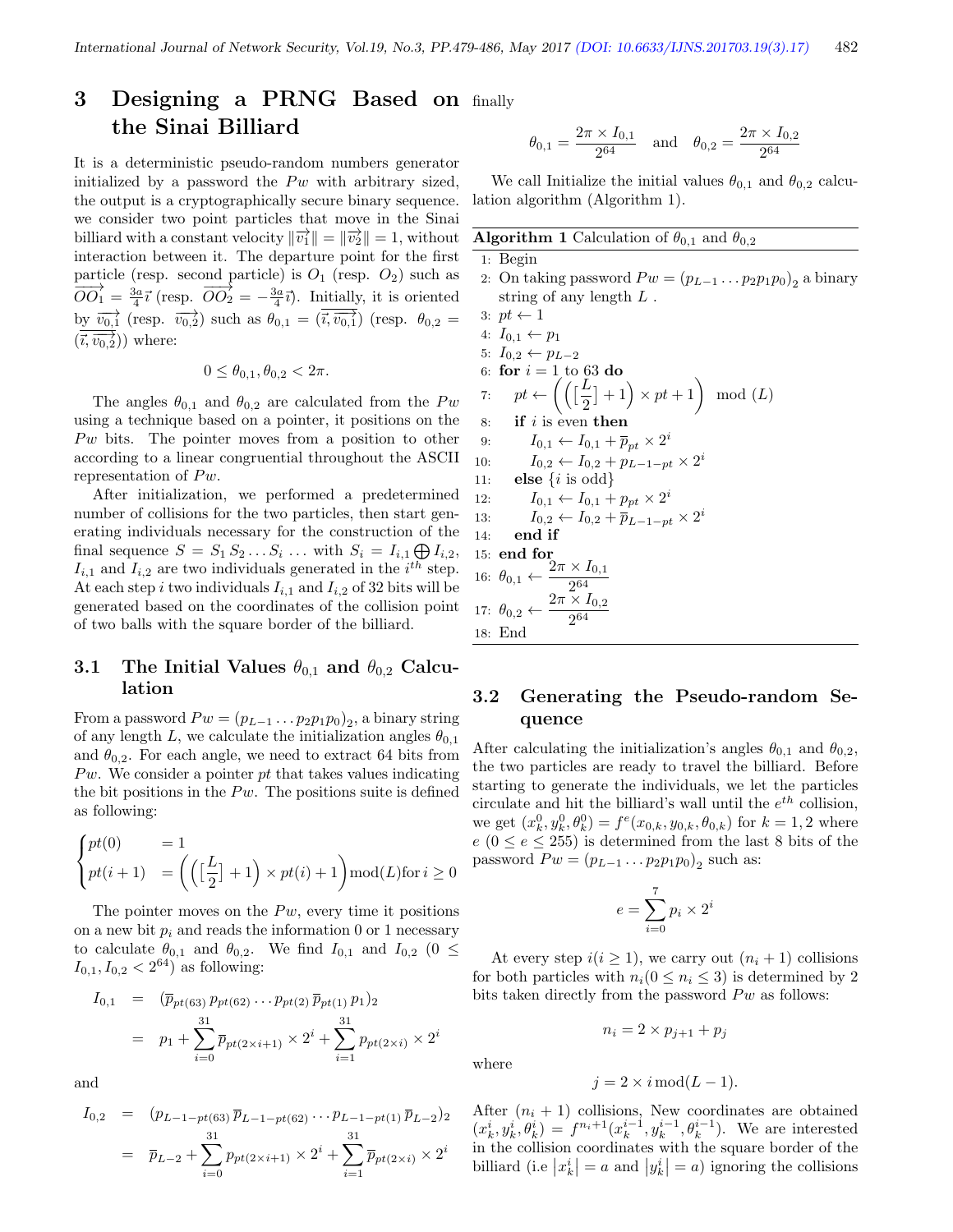

Figure 2: an operation step of our PRNG

with circle. If  $A_k^i \in \Gamma_5$  (i.e  $(x_k^i)^2 + (y_k^i)^2 = r^2$ ), we go to the next collision point for  $k^{th}$  particle  $(x_k^i, y_k^i, k) \leftarrow$  $f^{n_i+2}(x_k^{i-1}, y_k^{i-1}, \theta_k^{i-1}),$  and then two individuals are generated values:

$$
E(x_k^i, y_k^i) = \begin{cases} \left[2^{32} \frac{x_k^i}{a}\right] & \text{if } x_k^i \ge 0 \text{ and } |y_k^i| = a\\ \left[2^{32} (1 + \frac{x_k^i}{a})\right] & \text{if } x_k^i < 0 \text{ and } |y_k^i| = a\\ \left[2^{32} \frac{y_k^i}{a}\right] & \text{if } y_k^i \ge 0 \text{ and } |x_k^i| = a\\ \left[2^{32} (1 + \frac{y_k^i}{a})\right] & \text{if } y_k^i < 0 \text{ and } |x_k^i| = a\\ = I_{i,k} = (b_{31}^{i,k} b_{30}^{i,k} \dots b_1^{i,k} b_0^{i,k})_2 \end{cases}
$$

The output  $S$  of the PRNG is the concatenation of the sub-sequences  $S_1, S_2, \ldots, S_i \ldots$  then:

$$
S = S_1 S_2 \dots S_i \dots,
$$

with

$$
S_i = I_{i,1} \bigoplus I_{i,2},
$$

where  $I_{i,1}$  and  $I_{i,2}$  two individuals are generated at the  $i^{th}$  step.

The algorithm have two input parameters, a password  $P w$  and an integer N which indicates the length of the requested binary sequence as shown in (Algorithm 2).

# 4 Security Analysis

A PRNG should verify security properties to resist the attacks. The security analysis must be done with care to Algorithm 2 Generation the random suit RS 1: Begin 2:  $\theta_1, \theta_2 \leftarrow$  Initialize(*Pw*) 3:  $(x_1, y_1)$  ←  $(0, \frac{3}{2})$  $\frac{5}{2}$ <sup>a</sup>) 4:  $(x_2, y_2) \leftarrow (0, -\frac{3}{2})$  $\frac{5}{2}a)$ 5:  $e \leftarrow p_0$ 6: for  $i = 1$  to 7 do 7:  $e \leftarrow e + p_i \times 2^i$ 8: end for 9:  $(x_1, y_1, \theta_1) \leftarrow f^e(x_1, y_1, \theta_1)$ 10:  $(x_2, y_2, \theta_2) \leftarrow f^e(x_2, y_2, \theta_2)$ 11:  $I_{0,1} \leftarrow p_1$ 12:  $I_{0,2} \leftarrow p_{L-2}$ 13:  $i \leftarrow 1$ 14:  $j \leftarrow i \mod (L-1)$ 15:  $n \leftarrow 2 \times p_{i+1} + p_i$ 16:  $l \leftarrow 0$  $17: \text{ while } l < \left\lceil \frac{N}{32} \right\rceil \text{ do}$ 18:  $(x_1, y_1, \theta_1) \leftarrow f^{n+1}(x_1, y_1, \theta_1)$ 19:  $(x_2, y_2, \theta_2) \leftarrow f^{n+1}(x_2, y_2, \theta_2)$ 20: **if**  $(x_1)^2 + (y_1)^2 = r^2$  then 21:  $(x_1, y_1, \theta_1) \leftarrow f(x_1, y_1, \theta_1)$ 22: end if 23: if  $(x_2)^2 + (y_2)^2 = r^2$  then 24:  $(x_2, y_2, \theta_2) \leftarrow f(x_2, y_2, \theta_2)$ 25: end if 26:  $I_1 \leftarrow E(x_1, y_1)$ 27:  $I_2 \leftarrow E(x_2, y_2)$ 28:  $RS \leftarrow RS || (I_1 \bigoplus I_2)$ 29:  $l \leftarrow l + 1$ 30:  $i \leftarrow i + 1$ 31:  $j \leftarrow 2 \times i \mod (L-1)$ 32: end while 33: End

assess the quality of the sequences. We study in the following paragraphs, the key space size, sensitivity to initial conditions and the level of randomness of the sequences. In the following study we fixed r at  $\frac{a}{2}$  $\frac{a}{2}$ .

#### 4.1 The Key Space

The size of the key space is among the criteria by which a crypto-systems to be robust, a large size makes brute force attacks infeasible. Our algorithm has as an initialization key, a binary string of any size as mentioned above. The two particles billiards need exactly 128 bits to calculate its initial orientations. These 128 bits are extracted via a pointer that traverses the password  $P_{w}$ . This leads us to say that the size of the key space is large enough to be attacked exhaustively.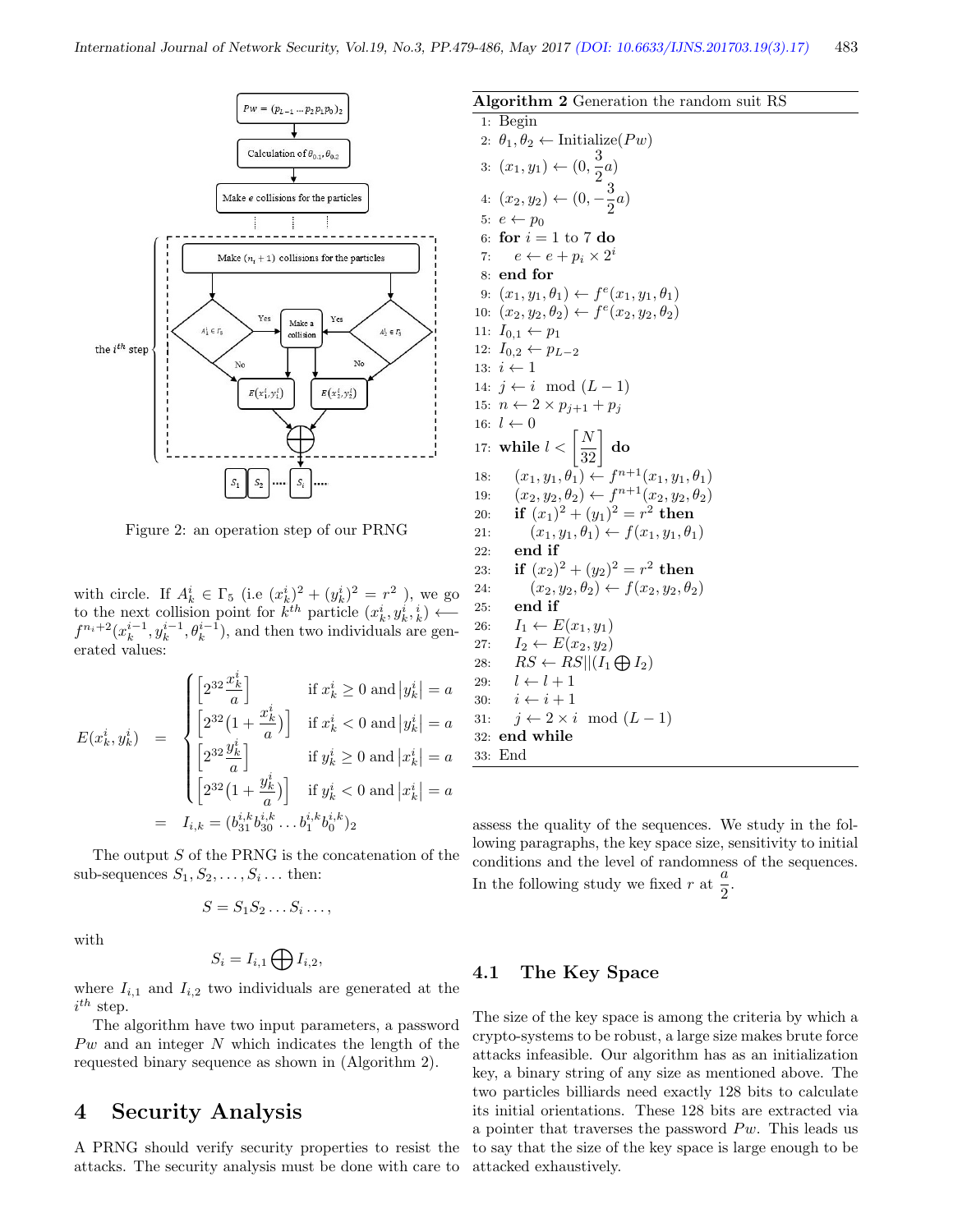

#### 4.2 Sensitivity to Key

The sensitivity to a small change in the key is one of the essential properties for a PRNG. In other words, a small difference in the seeds of the system should cause a big change in the pseudo-random sequences. This property makes the generator highly secured against statistics and differential attacks, and so the sequence can not be broken even if there is a small difference between the keys. In our case, the generator is based on two dynamic systems of a purely chaotic billiard [12, 26]. In fact, to analyze the chaotic behavior of our generator, we place several  $k_i$  keys in the input of the generator with a bit of difference between it. A pseudo-random sequences  $S^i$ of size  $N = 10^6$  are generated. The Hamming distance between two binary sequences  $S^i = x_{1,i} x_{2,i} \dots x_{N,i}$  and  $S^j = x_{1,j} x_{2,j} \dots x_{N,j}$  of equal length N is the number  $DH(S^i, S^j) = card \{d/x_{d,i} \neq x_{d,j}\}.$  Thus, for the two binary sequences  $S_i$  and  $S_j$ , the Hamming distance is given by:

$$
DH(S^i, S^j) = \sum_{t=1}^N x_{t,i} \bigoplus y_{t,i}
$$

In the case where the generator is chaotic, this distance is generally ranges around  $\frac{N}{2}$ , witch gives  $\frac{DH(S^i, S^j)}{N}$  $\frac{N}{N}$  is approximately 0.5 for each pair of sequences produced.

We generate a group of pseudo-random sequences  $S^i$  }  $\left\{\begin{array}{l} \delta^i \end{array}\right\}_{0 \leq i \leq 64}$  using the keys  $\left\{ \begin{array}{l} k_i \end{array}\right\}_{0 \leq i \leq 64}$ .<br> $k_0 = \begin{array}{l} \text{``GUENNOUN''}, \text{it is bi--} \end{array}$ the key  $k_0$  =  $\sqrt[n]{GUENNOUN}$ , its binary representation in ASCII code is  $k_0$ (01000111 01000101 010011100100111 01001111 01010101 01001110)<sub>2</sub>. The other 64 keys  ${k_i}_{1 \leq i \leq 64}$  are derived from  $k_0$ , by changing the  $i^{th}$  bit among the 64 bits of  $k_0$ to find  $k_i$ . The value  $\frac{DH(S^0, S^i)}{N}$  $\frac{1}{N}$  between the sequences is shown in the graph 3.

From the results obtained, the differences in proportions between the sequences are approximately 0.5, indicating that the proposed generator is highly sensitive to initial conditions. Sensitivity to a small perturbation in the key for our generator is due to two reasons:

- 1) The generator is based in its construction on a system of a chaotic billiard, so the generated sequences inherit the chaos and unpredictability of the billiard. A number additional of iterations extracted directly from the password allows the generator to benefit maximally of the chaos offered by the billiard;
- 2) The initialization angles are taken from the  $P_{w}$ , using a pointer that points to different positions until the its total cover. Indeed, a difference in a bit between two keys may cause a different orientation to the particles and thus to the generated sequences.

Sinai billiard is chaotic for all values of the radius  $r$ , but there is a difference in the chaos level for each value of  $r$  as shown in [12] where the Lyapunov exponent is expressed in terms of r. Therefore, the user can control the level of the chaos generator by an input parameter at the algorithm  $(r,$  where  $0 < r < \frac{3}{2}$  $\frac{3}{2}a$ ).

In the next section, we examine the randomness of the generator by statistical tests NIST (National Institute of Standards and Technology), which are considered the most valued.

#### 4.3 Statistical Tests

The NIST Statistical Test Suite [24] is a statistical package, the result of collaboration between the statistical Engineering Division (SED) at NIST and the Computer Security Division. This suite consists of 16 tests, developed to quantify and assess the degree of random binary sequences produced by cryptographic generators. For each statistical test, a  $P_{value}$  is calculated from the bit sequence. This  $P_{value}$  is compared to a predefined threshold  $\alpha$ , which is also called significance level. If  $P_{value}$ is greater than  $\alpha$ , then the sequence is considered to be random with  $1 - \alpha$  confidence level, and it proceeds the statistical test successfully, otherwise the sequence does not appear random. Generally, as suggested by NIST,  $\alpha$ is set to its default value of 0.01, it indicates that one would expect 1 sequence in 100 sequences to be rejected.

To test our PRNG and as recommended by the NIST, we generated 1000 sequences, the length of each sequence is 1000<sup>6</sup> from a randomly selected keys. The test results on the sequences are presented in Table 2.

The minimum pass rate for the test Random Excursions (Variant) is approximately 609 for a sample of 625 binary sequences. The minimum pass rate for other tests is approximately 980 for a sample of 1000 binary sequences. We can see that the number of sequences that have managed to pass each test is greater than the minimum rate. Therefore, the proposed generator passed all NIST statistical tests. We can conclude that the numbers generated by the PRNG are random.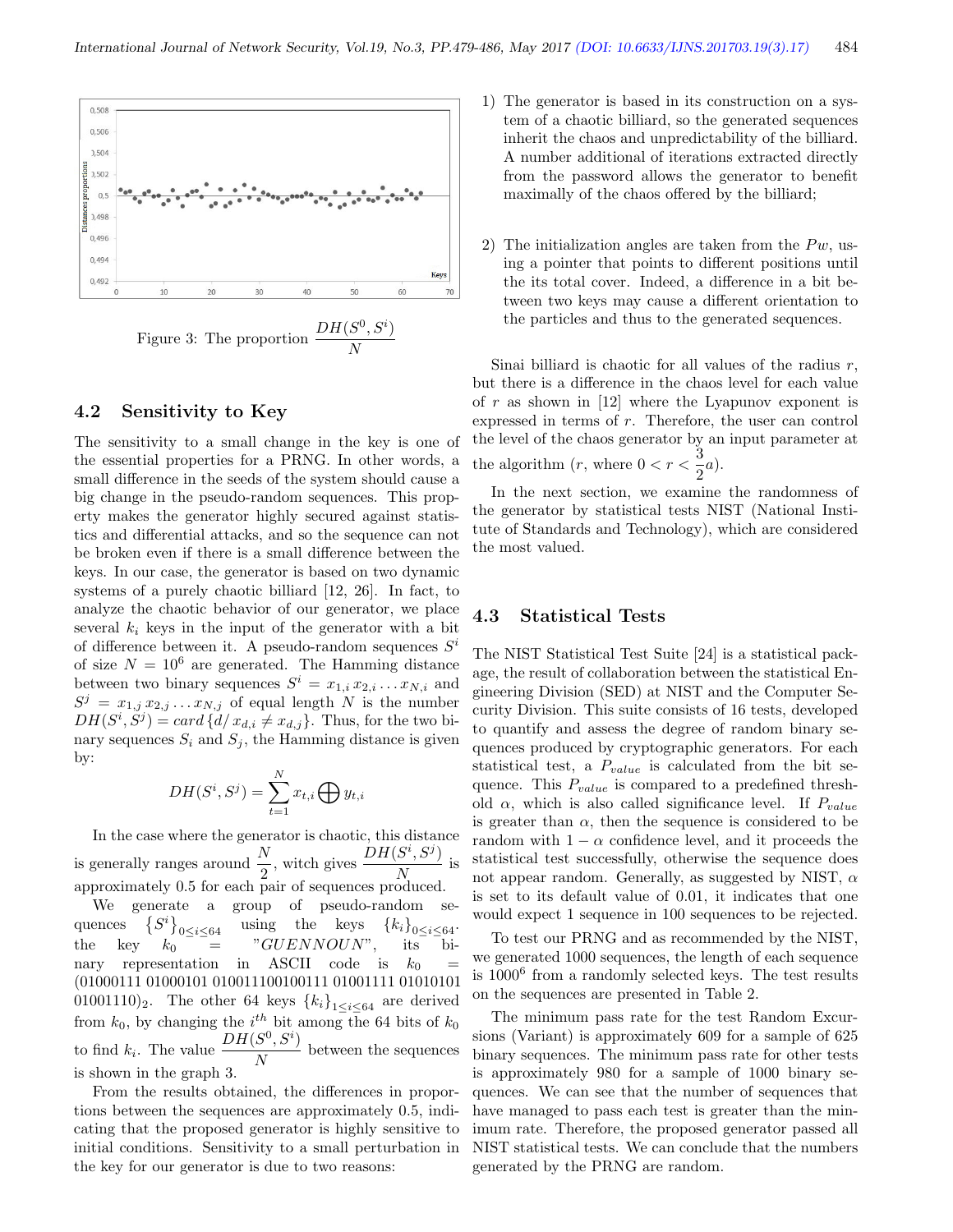| <b>Test Name</b>                             | The $P_{value}$ | The proportion | Result         |
|----------------------------------------------|-----------------|----------------|----------------|
| Frequency                                    | 0.695200        | 992/1000       | <b>Success</b> |
| <b>Block-Frequency</b>                       | 0.861264        | 990/1000       | <b>Success</b> |
| $\overline{Cumulative \, \, Sums \, \, (1)}$ | 0.169981        | 995/1000       | <b>Success</b> |
| $Cumulative\; Sums\; (2)$                    | 0.978072        | 991/1000       | <b>Success</b> |
| Runs                                         | 0.542228        | 985/1000       | <b>Success</b> |
| Longest Run                                  | 0.709558        | 985/1000       | <b>Success</b> |
| Rank                                         | 0.169981        | 995/1000       | <b>Success</b> |
| FFT                                          | 0.080027        | 984/1000       | <b>Success</b> |
| $\overline{Non}$ -Overlapping                | 0.505854        | 987/1000       | <b>Success</b> |
| Overlapping                                  | 0.041169        | 991/1000       | <b>Success</b> |
| Universal                                    | 0.334538        | 991/1000       | <b>Success</b> |
| Approximate Entropy                          | 0.851383        | 989/1000       | <b>Success</b> |
| Random Excursions                            | 0.478175        | 616/625        | <b>Success</b> |
| Random Excursions Variant                    | 0.470796        | 616/625        | <b>Success</b> |
| Serial $(1)$                                 | 0.919131        | 986/1000       | <b>Success</b> |
| Serial $(2)$                                 | 0.334538        | 980/1000       | <b>Success</b> |
| <i>Linear Complexity</i>                     | 0.948298        | 992/1000       | <b>Success</b> |

Table 2: Results of testing our generator on NIST test suite

# 5 Conclusion

The PRNG proposed after a rigorous analysis, showed encouraging results, it is sensitive to a small change in the key and passed the NIST statistical test suite. Our generator has inherited the Sinai billiard unpredictability. It can be used for critical cryptographic applications. Furthermore, the systems of the chaotic billiards are good candidates to get into new cryptographic system design.

## References

- [1] M. Ahmad, B. Alam, and O. Farooq, "Chaos based mixed keystream generation for voice data encryption," arXiv preprint arXiv: 1403.4782, 2014.
- [2] M. Andrecut, "Logistic map as a random number generator," International Journal of Modern Physics B, vol. 12, no. 9, pp. 921–930, 1998.
- [3] M. V. Berry, "Quantizing a classically ergodic system: Sinai's billiard and the KKR method," Annals of Physics, vol. 131, no. 1, pp. 163–216, 1981.
- [4] L. A. Bunimovich, "On billiards close to dispersing," Matematicheskii Sbornik, vol. 136, no. 1, pp. 49–73, 1974.
- [5] L. A. Bunimovich, "On ergodic properties of certain billiards," Functional Analysis and Its Applications, vol. 8, no. 3, pp. 254–255, 1974.
- [6] L. A. Bunimovich, Y. G. Sinai, and N. I. Chernov, "Statistical properties of two-dimensional hyperbolic billiards," Russian Mathematical Surveys, vol. 46, no. 4, pp. 47–106, 1991.
- [7] N. Chernov and R. Markarian, "Chaotic billiards," Mathematical Surveys and Monographs, vol. 127, 2006.
- [8] N. I. Chernov, "Sinai billiards under small external forces," Annales Henri Poincaré, vol. 2, pp. 197–236, Springer, 2001.
- [9] N. I. Chernov and C. Haskell, "Nonuniformly hyperbolic k-systems are bernoulli," Ergodic Theory and Dynamical Systems, vol. 16, no. 1, pp. 19–44, 1996.
- [10] N. Chernov, "Decay of correlations and dispersing billiards," Journal of Statistical Physics, vol. 94, no. 3-4, pp. 513–556, 1999.
- [11] N. Chernov and L. S. Young, "Decay of correlations for lorentz gases and hard balls," Hard Ball Systems and the Lorentz Gas, pp. 89–120, Springer, 2000.
- [12] P. Dahlqvist, "The lyapunov exponent in the sinai billiard in the small scatterer limit," Nonlinearity, vol. 10, no. 1, pp. 159, 1997.
- [13] P. Dahlqvist and R. Artuso, "On the decay of correlations in sinai billiards with infinite horizon," Physics Letters A, vol. 219, no. 3, pp. 212–216, 1996.
- [14] G. Gallavotti and D. S. Ornstein, "Billiards and bernoulli schemes," Communications in Mathematical Physics, vol. 38, no. 2, pp. 83–101, 1974.
- [15] C. Guyeux, Q. Wang, and J. M. Bahi, "A pseudo random numbers generator based on chaotic iterations: Application to watermarking," in Web Information Systems and Mining, pp. 202–211, Springer, 2010.
- [16] A. Jolfaei and A. Mirghadri, "Image encryption using chaos and block cipher," Computer and Information Science, vol. 4, no. 1, pp. 172, 2010.
- [17] L. Kocarev, G. Jakimoski, T. Stojanovski, and U. Parlitz, "From chaotic maps to encryption schemes," in Proceedings of IEEE International Symposium on Circuits and Systems (ISCAS'98), vol. 4, pp. 514– 517, 1998.